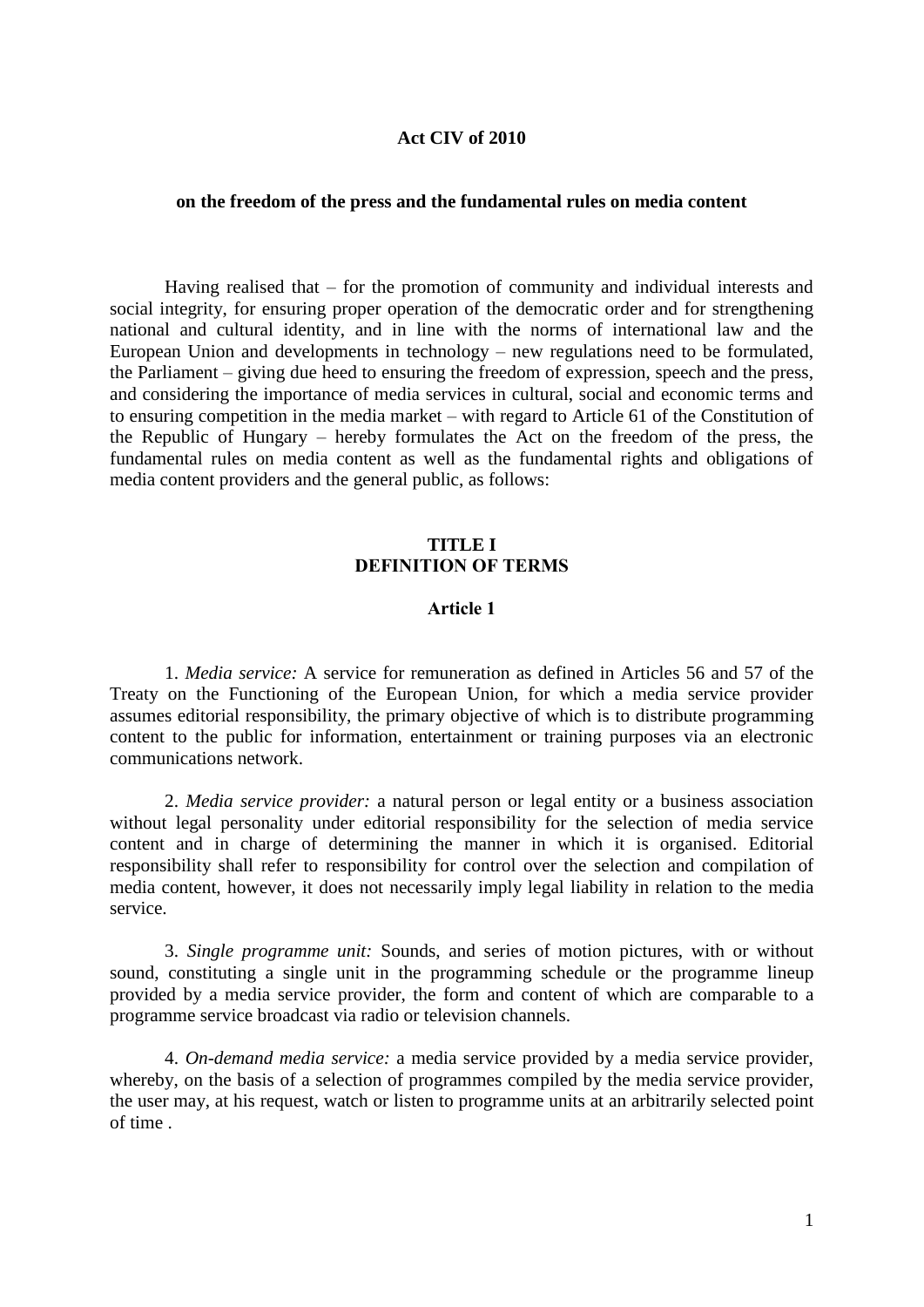5. *Provision of linear media services:* media service by a media service provider that allows for the simultaneous watching of, or listening to programmes on the basis of a programming schedule.

6. *Printed press materials:* Individual issues of daily newspapers and other periodicals as well as on-line newspapers and news portals provided as a service for profit, for the content of which a natural or legal person or a business association without legal personality bears editorial responsibility, the primary objective of which is to distribute textual or image contents to the public for information, entertainment or training purposes in a printed form or via an electronic communications network. Editorial responsibility shall refer to responsibility for control over the selection and compilation of media content, however, it does not necessarily imply legal liability in relation to printed press materials.

7. *Media content:* The content provided in any media service or printed press material.

8. *Media content provider:* The media provider, or the provider of any media content.

9. *Commercial announcement:* Media content the purpose of which is to directly or indirectly promote the merchandise, service or image of a natural or legal person or a business association without legal personality engaged in business activities. Such contents accompany or are included in media content for consideration or other remuneration or for the purposes of selfadvertisement. Commercial announcements may take the form of advertisements, displaying the name, brand, image or product of the sponsor, and teleshopping and product display.

10*. Implicit commercial announcement:* A commercial announcement that, given its nature, may be used to mislead the public.

11. *Advertising* Communications, information or means of display intended to promote the sale or any other use of any tangible and marketable movables – including money, securities and financial instruments and natural assets suitable for utilisation as tangible assets –, as well as services, property, rights representing an asset value or in connection with this purpose, for increasing public awareness of the name, designation or activities of an enterprise, or any merchandise or brand name.

12. Sponsorship: Contribution from a natural or legal person or a business association without legal personality to a media content provider or to specific media content with a view to promoting the name, brand, image, activity or products of the enterprise or those of another enterprise.

### TITLE II

#### SCOPE OF THE ACT

# **Article 2**

(1) This Act shall apply to media services and printed press materials provided by a media content provider established in the Republic of Hungary.

(2) For the purposes of this Act, a media content provider shall be deemed as established in the Republic of Hungary when it meets the following criteria:

a) the pertaining media service is provided via a frequency owned by the Republic of Hungary or the printed press product is accessible primarily through an electronic communications identifier allocated to users in the Republic of Hungary;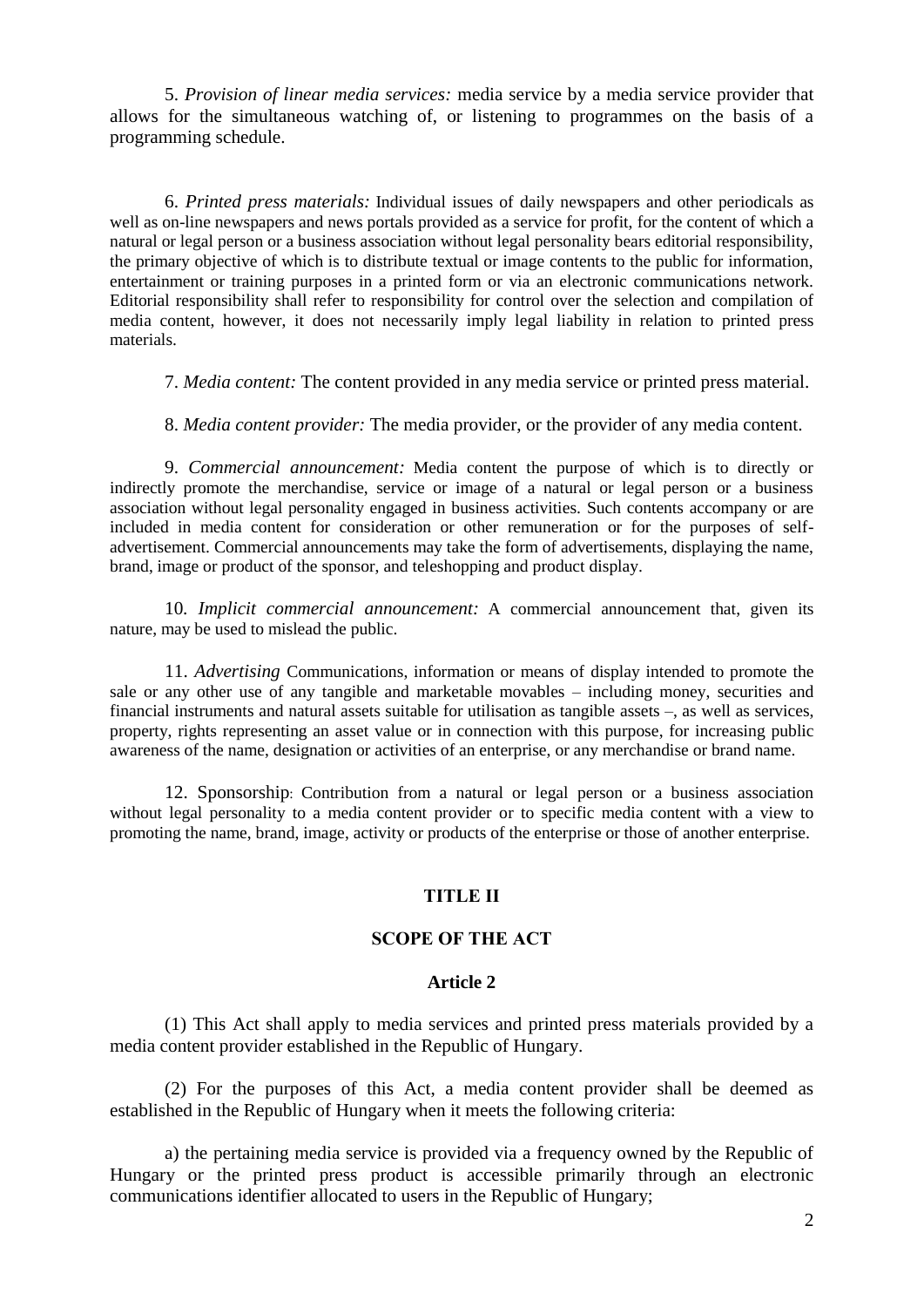b) the central seat of executive management is located, and editorial decisions related to the media service and printed press materials are made within the boundaries of the Republic of Hungary;

c) when either the central seat of executive management or the place where editorial decisions are made is located in the territory of the Republic of Hungary, with the majority of the media content provider"s staff being employed in the territory of the Republic of Hungary;

d) if the majority of the media content provider"s staff is employed both in and outside the territory of the Republic of Hungary but the central seat of executive management is located in the territory of the Republic of Hungary; or

e) when either the central seat of executive management or the place where editorial decisions are made is located in the territory of the Republic of Hungary, however the operations were commenced in the territory of the Republic of Hungary and actual, continuous contact is being maintained with players of the Hungarian economy;

(3) The scope of this Act shall extend to media services provided by a media content provider to which paragraphs (1) and (2) cannot be applied whenever such media content provider operates a satellite up-link station located in the territory of the Republic of Hungary or uses the transmission capacity of a satellite in the ownership of the Republic of Hungary.

(4) When, on the basis of paragraphs  $(1) - (3)$ , it cannot be determined whether a particular media content provider falls under the jurisdiction of the Republic of Hungary or some other Member State, the media content provider shall fall under the jurisdiction of a state/country where, pursuant to the provisions of Articles 49 - 55 of the Treaty on the Functioning of the European Union,, it qualifies as established.

#### **Article 3**

(1) This Act shall apply to media services and printed press materials which, although outside the scope of Paragraphs 1-4 of Section 2, are targeted at, or distributed or published in the territory of the Republic of Hungary subject to the conditions set forth in Articles 176 – 180 of the Act CLXXXV of 2010 (hereinafter: the Media Act) on media services and mass communications.

(2) This Act shall apply to media services and printed press materials targeted at or distributed or published in the territory of the Republic of Hungary that are not deemed as established in any Member State of the European Economic Area, and the media services or printed press materials of which are not subject to the jurisdiction of any one of the Member States.

(3) This Act shall apply to media content providers rendering media services or publishing printed press materials that fall under the scope of the Act under Article 2 and paragraphs  $(1) - (2)$ .

(4) In case of violation of this Act, the Media Council of the National Media and Infocommunications Authority may proceed and apply sanctions in accordance with the provisions of the Media Act on official proceedings.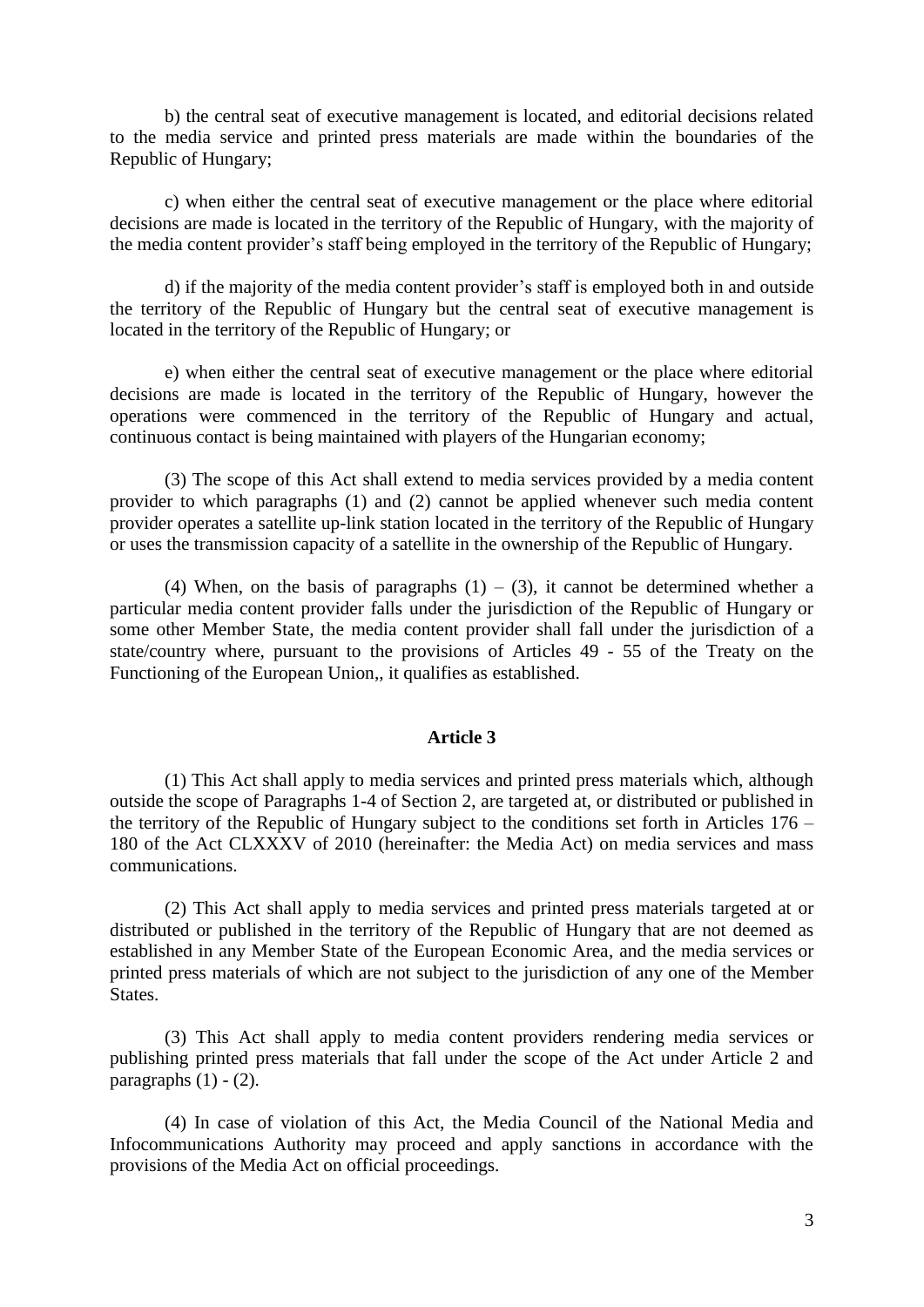# TITLE III

## FREEDOM OF THE PRESS

## Article 4

(1) The legal system of the Republic of Hungary recognises and respects the freedom of the press and ensures the diversity thereof.

(2) The freedom of the press also includes independence from the State and from any organisations or interest groups.

(3) The exercise of the freedom of the press may not constitute or abet an act of crime, violate public morals or prejudice the inherent rights of others.

## Article 5

(1) The Act may set official registration as a precondition for the commencement of media services and the publication of printed press materials. The conditions set for registration may not restrict the freedom of press.

(2) When limited state-owned resources are used by the media service provider, successful participation in a tendering procedure advertised and conducted by the Media Authority may also be set as a condition for the commencement of the media service.

# Article 6

(1) The media content provider and any person employed by or engaged, in any other legal relationship intended for the performance of work, with the media content provider shall have the right to keep the identity of its informant confidential (hereinafter referred to as: source of information). The right to keep such data confidential shall not apply to the protection of sources disclosing qualified data unlawfully.

(2) The media content provider and any person employed by or engaged, in any other legal relationship intended for the performance of work, with the media content provider shall have the right to keep the identity of their sources of information confidential even in judicial or other official proceedings, provided that the information thereby supplied were disclosed in the interest of the public.

(3) In exceptionally justified cases, courts or authorities may – in the interest of protecting national security and public order or uncovering or preventing criminal acts – require the media service provider and any person employed by or engaged, in any other legal relationship intended for the performance of work, with the media content provider to reveal the identity of the informant.

### Article 7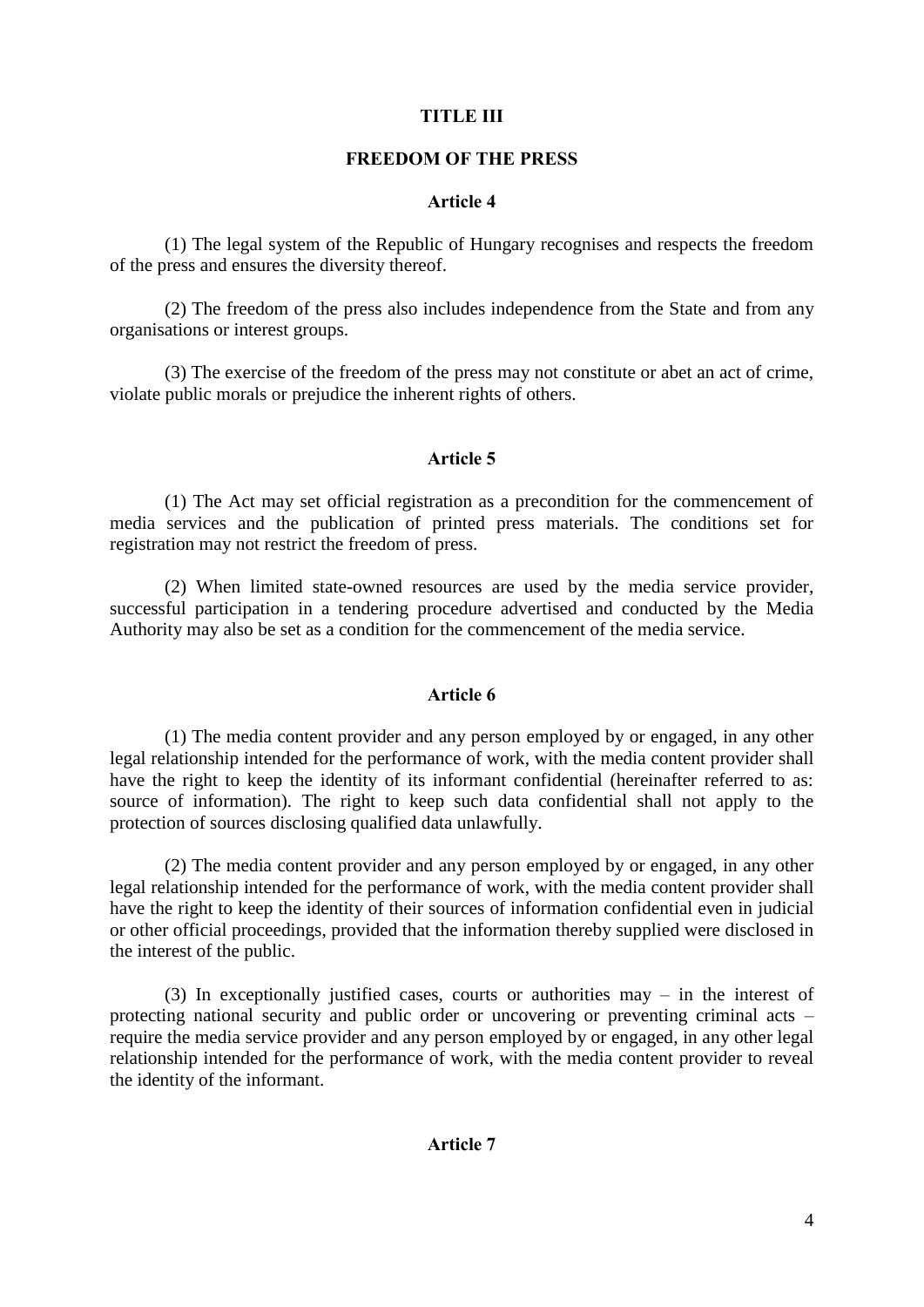(1) Persons employed by or engaged, in any other legal relationship intended for the performance of work, with the media content provider shall be entitled to professional independence from the owner of the media content provider or from natural or legal persons or business associations without legal personality supporting the content provider or placing commercial announcements in the media content, as well as to protection against pressure from the owner or the sponsor aimed to influence media content (editorial independence and independence of journalism).

(2) No sanctions set forth in the labour law or originating from any other legal relationship intended for the performance of work may be applied against any person employed by or engaged, in any other legal relationship intended for the performance of work, with the media content provider for their rejection to comply with instructions resulting in a breach of editorial freedom and the freedom of journalism.

#### Article 8

(1) The media content provider and the persons employed by or engaged, in any other legal relationship intended for the performance of work, with the media content provider may not be held liable for any breach of law committed in connection with obtaining information of public interest provided the particular piece of information could not have been obtained otherwise or when the difficulties endured while obtaining such information would be out of proportion, unless such breach of law constitutes a disproportionate or serious violation and such information was obtained in disregard of the Act on the protection of qualified data.

(2) The entitlement laid down in paragraph (1) does not constitute an exemption from the enforceability of claims under civil law for compensation for damage in property caused by such unlawful conduct.

## Article 9

Central and local government entities, institutions, officers, persons performing official and public duties and directors/managers of business associations in the majority ownership of the Government or municipalities shall assist media content providers with performing their reporting obligations by supplying the necessary information and data to the media content providers in a timely manner and in accordance with pertaining legislation on the disclosure of information of public interest and the freedom of information

#### TITLE IV

## THE RIGHTS OF THE GENERAL PUBLIC

#### Article 10

All persons shall have the right to receive proper information on public affairs at a local, national and EU level, as well as on any event bearing relevance to the citizens of the Republic of Hungary and members of the Hungarian nation.

#### Article 11

In the Republic of Hungary, the public service media operates in order to preserve and strengthen integrity both on a national and European level, foster national, family, ethnic and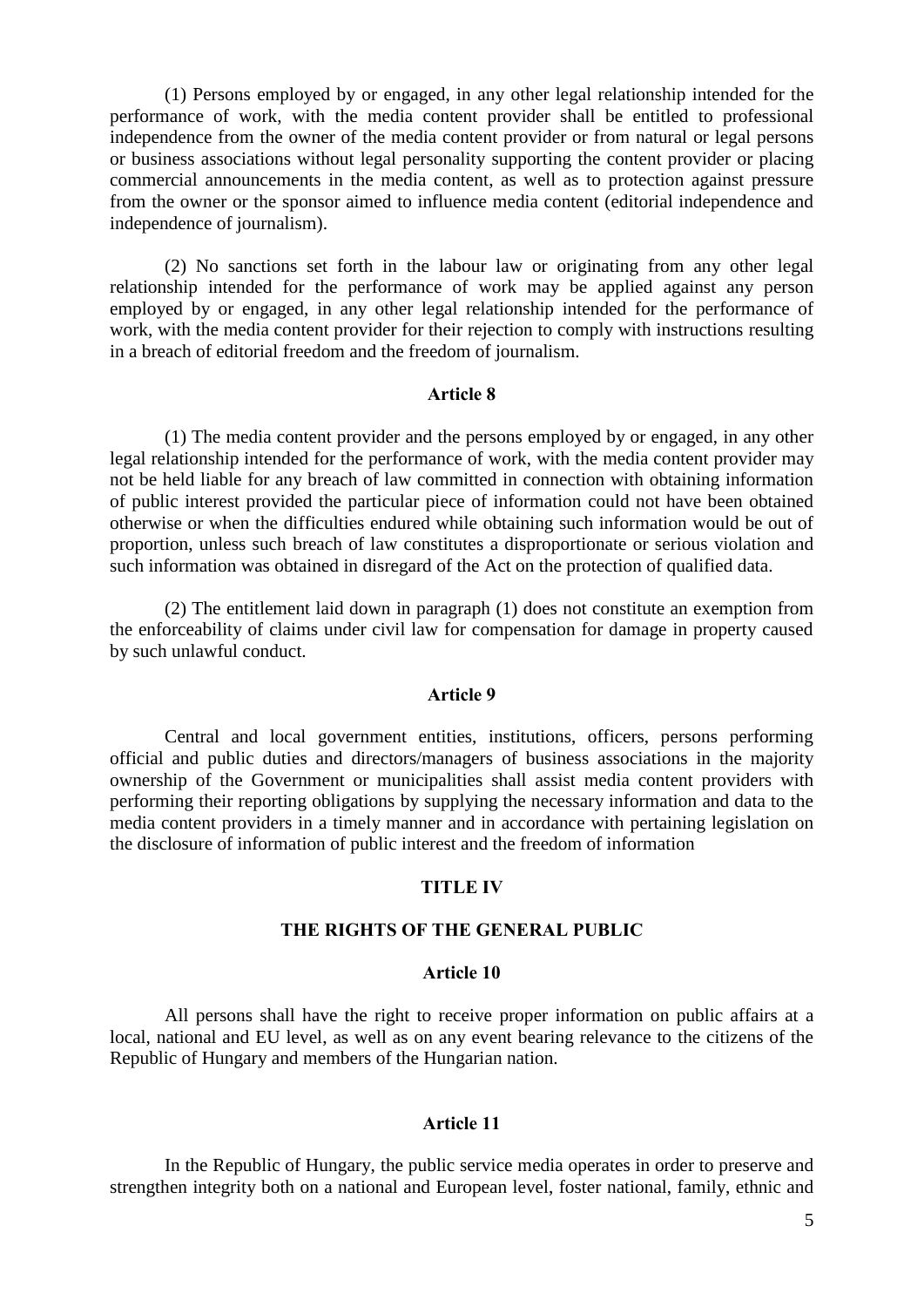religious communities, as well as promote and enrich national and minority languages and culture and meet the needs of citizens for information and culture.

#### **TITLE V**

## **THE RIGHT FOR PRESS CORRECTIONS**

## **Article 12**

(1) If false facts are stated or being disseminated about a person or facts related to this person are distorted, whatever the media content, such person may demand the publication of a press correction suitable for identifying the part of the statement that is false or unfounded, and the facts that the statement has distorted, while also presenting the true and accurate facts.

(2) For newspapers, online content and news agencies, the press correction shall be published within five days upon receipt of the pertaining request, in a manner and to an extent similar to the publication of the challenged part of the statement: In case of on-demand media services, corrections shall be made within eight days upon receipt of the pertaining request, in a manner and to an extent similar to the publication of the challenged part of the statement, in case of other periodicals in the next issue/edition, eight days after receipt of the request to that effect, in a manner and to an extent similar to the publication of the challenged part of the statement, and in case of a linear media service within eight days in a manner similar to the publication of the challenged part of the statement and during the part of the day in which the challenged part was published.

# TITLE VI

# OBLIGATIONS OF THE PRESS

#### Article 13

(1) All media content providers shall provide authentic, rapid and accurate information on local, national and EU affairs and on any event that bears relevance to the citizens of the Republic of Hungary and members of the Hungarian nation.

(2) Linear and on-demand media content providers engaged in news coverage operations shall provide comprehensive, factual, up-to-date, objective and balanced coverage on local, national and European issues that may be of interest for the general public and on any event bearing relevance to the citizens of the Republic of Hungary and members of the Hungarian nation.

## Article 14

(1) The media content provider shall – in the media content that it publishes and while preparing such media content – respect human dignity.

(2) No self-gratifying and detrimental coverage of persons in humiliating or defenceless situations is allowed in the media content.

# Article 15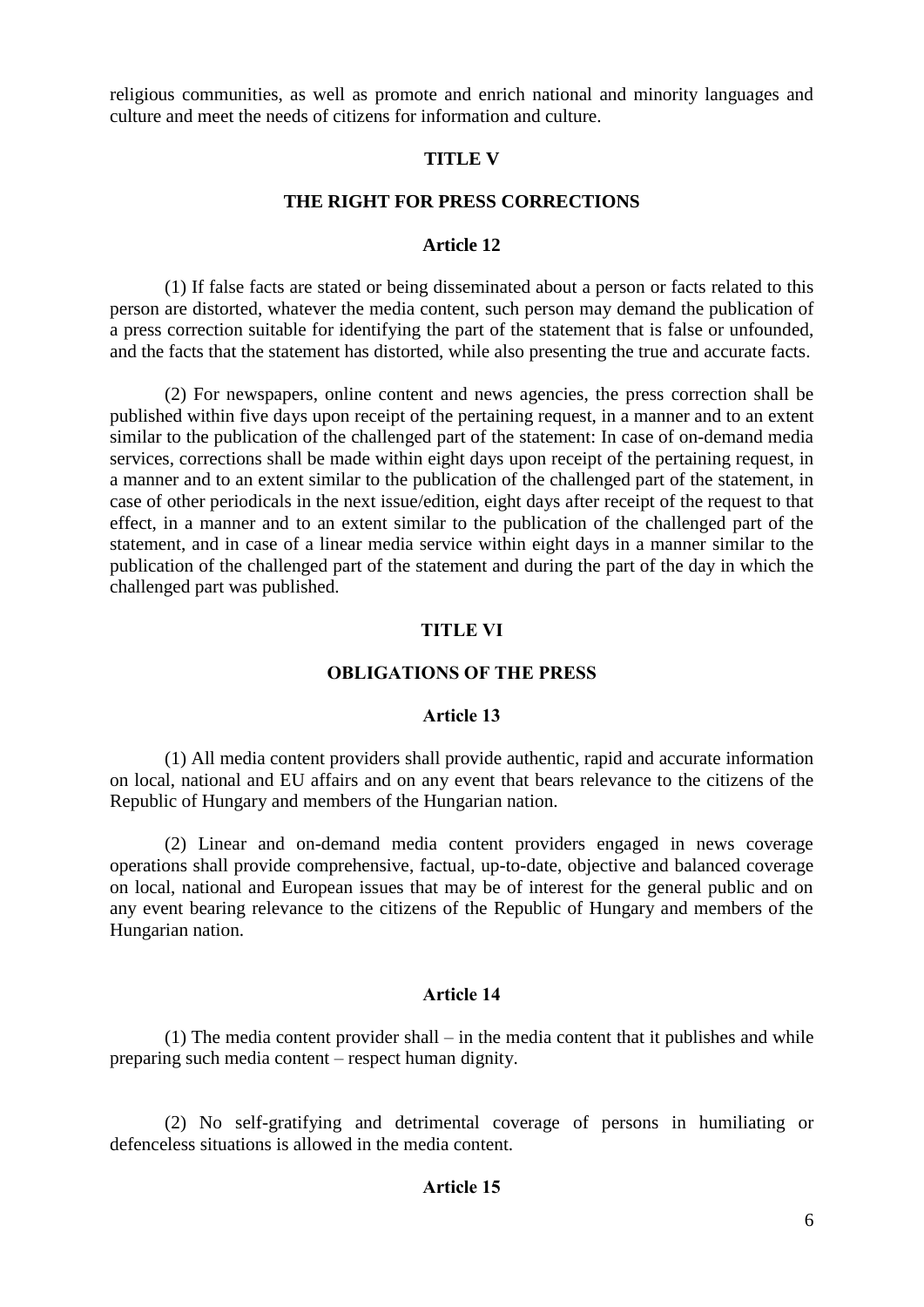(1) It is prohibited to misuse the approval granted to the media content provider for the publication of statements intended for public disclosure.

(2) The media content provider shall present the statement intended for public disclosure to the person having made the statement at such person's request, and may not publish the statement if the person having made the statement refuses to grant approval for publication because the media content provider has modified it materially and such modification is detrimental to the person having made the statement.

(3) The approval for the publication of statement may be withheld without any legal consequences in the event of misuse by the media content provider as defined in paragraph (1) provided that:

a) the statement was not made in connection with an event in public life at a local, national or European level;

b) the statement does not concern an event that bears relevance to the citizens of the Republic of Hungary and members of the Hungarian nation, or

c) although voiced by a civil servant or a person holding public office or a politically exposed person, the withdrawal statement has not been made in relation to such person's public duties

provided that such withdrawal is made within reasonable time before the publication and, therefore, will not cause disproportionate harm to the media content provider. Restrictions on this right under any contract shall be held invalid.

# Article 16

The media content provider shall respect the constitutional order of the Republic of Hungary and its operations may not violate human rights.

# Article 17

(1) The media content may not incite hatred against persons, nations, communities, national, ethnic, linguistic and other minorities or any majority as well as any church or religious groups.

(2) The media content may not offend or discriminate against - whether expressedly or by implication - persons, nations, communities, national, ethnic, linguistic and other minorities or any majority as well as any church or religious groups.

# Article 18

The media content may not be suitable for the invasion of privacy.

# Article 19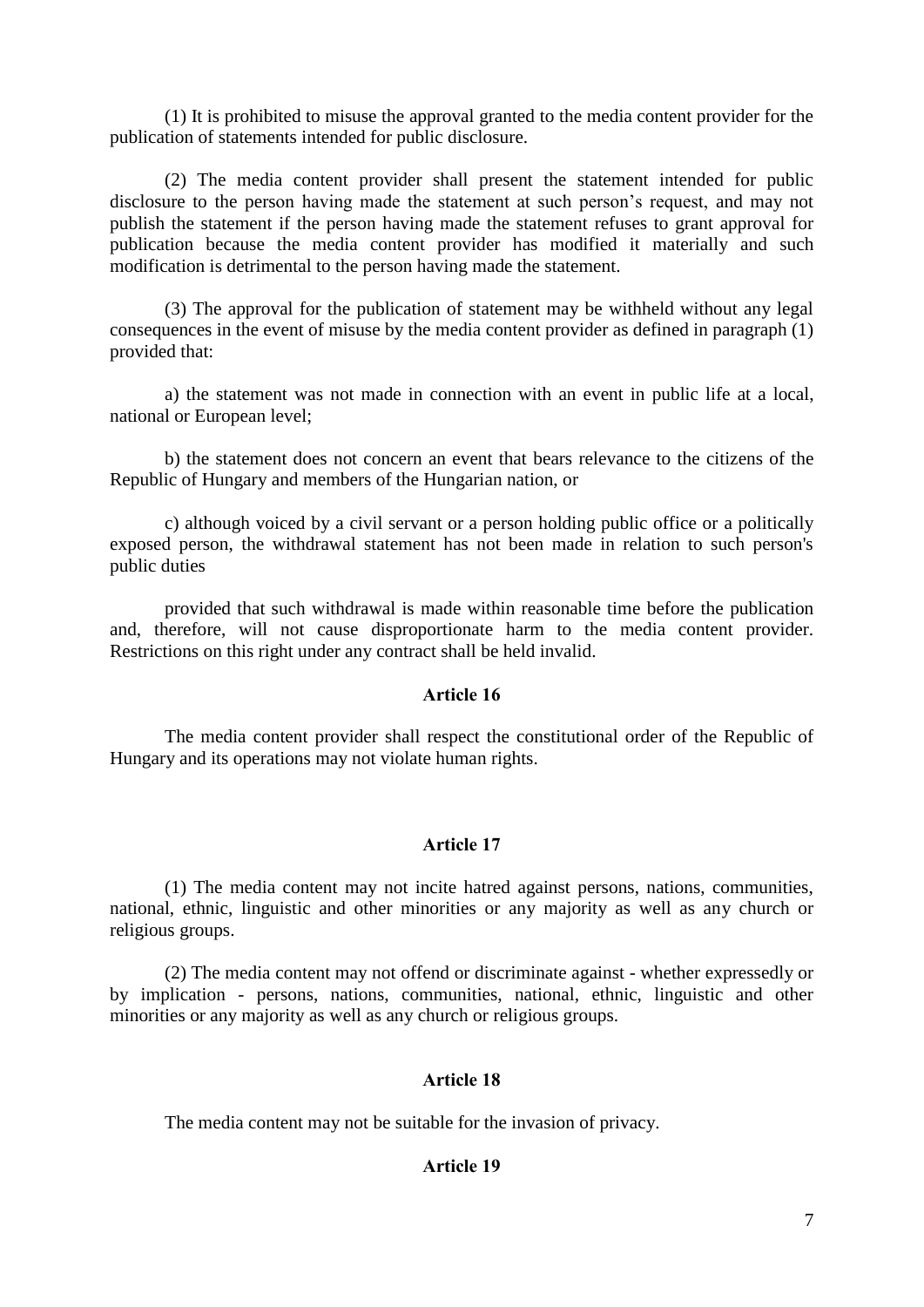(1) Linear media services may not include media content that could materially damage the intellectual, spiritual, moral or physical development of minors especially by broadcasting pornography or extreme or unreasonable violence.

(2) Access to media content in on-demand media services that could materially damage the intellectual, spiritual, moral or physical development of minors especially by displaying pornography or extreme or unreasonable violence may only be granted to the general public in a manner that prevents minors from accessing such content in ordinary circumstances.

(3) Access to media content in the printed press media that could materially damage the intellectual, spiritual, moral or physical development of minors especially by displaying pornography or extreme or unreasonable violence may only be granted to the general public in a manner that prevents minors – by the application of an appropriate technical or other solution – from accessing such content. In case the application of such solutions is not possible, the given content may only be published with a warning label informing about its possible harm to minors.

(4) Media content in linear media services that could damage the intellectual, spiritual, moral or physical development of minors may only be published in a manner that ensures – either by selecting the time of broadcasting or by means of a technical solution – that minors do not have the opportunity to listen to or watch such programmes in ordinary circumstances.

(5) The rules on the protection of minors against media content are laid down in detail in separate legislation.

## Article 20

(1) Commercial announcements in the media content shall be easily recognisable.

(2) Advertisements in the media content shall be distinguishable from other media content.

(3) No implied commercial announcements may be published in the media content.

(4) Commercial announcements in the media content may not utilise techniques unperceivable by the conscious mind.

(5) No media content with a commercial announcement that may offend religious or ideological convictions may be published.

(6) Commercial announcements presented in media content may not encourage a conduct that could be harmful to health, safety or the environment.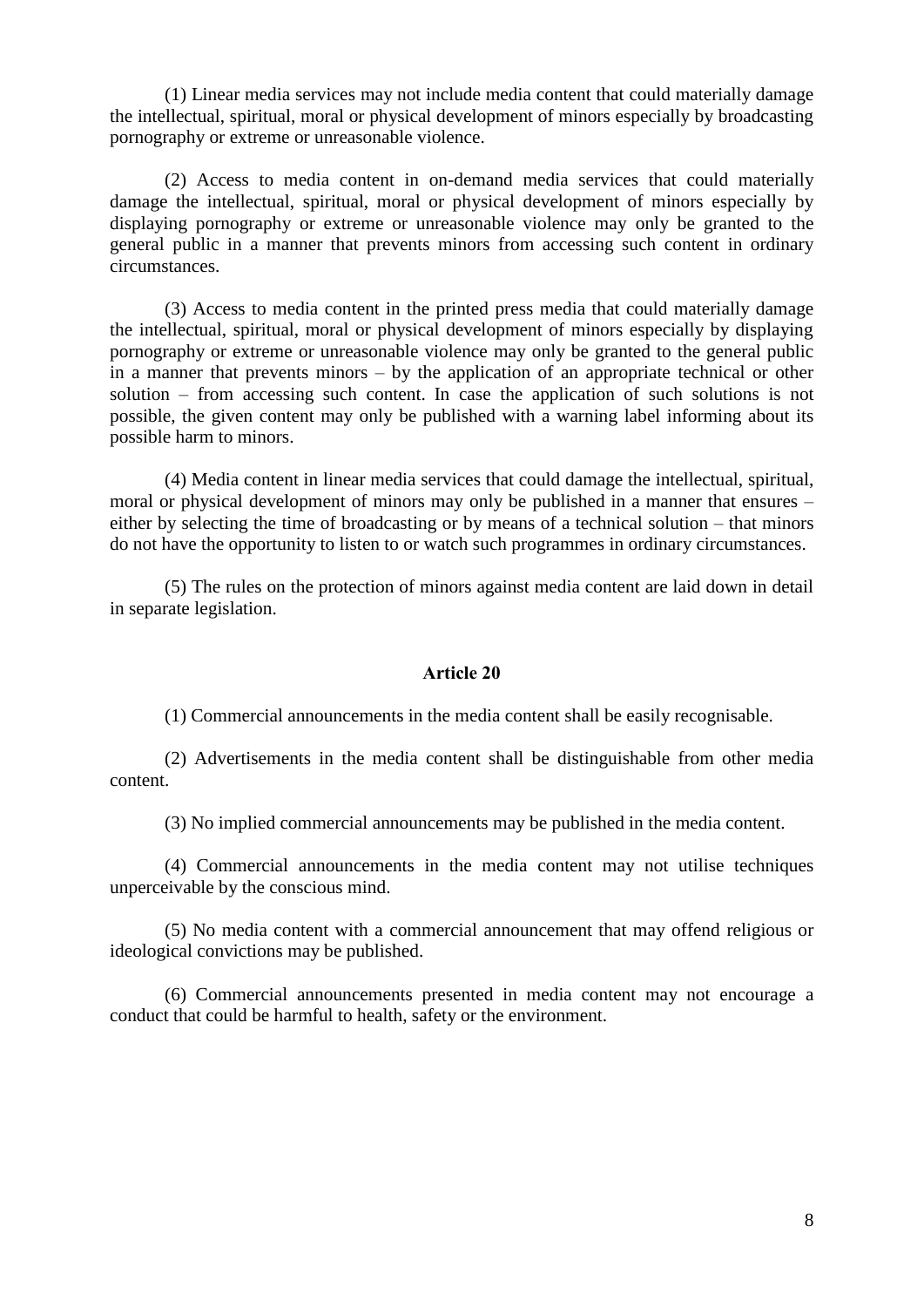(7) The media content may not contain a commercial announcement aimed at promoting or presenting tobacco products, weapons, ammunition, explosives, prescription medication and therapeutic procedures. This restriction shall not apply to exemptions set forth in the Act on commercial advertising and other relevant legislation.

(8) The party sponsoring the media content shall be named concurrently with, immediately before, or after, the publication of such content.

(9) The media content published and financed in the context of the media service may not encourage, call for or discourage the use of products or services of the sponsoring party or a third party it has defined.

(10) The sponsoring party may not influence the media content or the publication thereof in a manner that could affect the liability or editorial freedom of the media content provider.

## TITLE VII

# LIABILITY

## Article 21

(1) The media content provider shall exercise sole discretion in the publication of media content and shall be responsible for compliance with the provisions of this Act.

(2) The provisions of paragraph (1) shall not affect the responsibility of persons providing information to the media content provider or the persons employed by or engaged, in any other legal relationship intended for the performance of work, with the media content provider in relation to the compilation of the media content as defined in other legislation.

### TITLE VIII

## AMENDED LEGISLATION

#### Article 22

…

# TITLE IX.

# ENTRY INTO FORCE

#### Article 23

(1) This Act shall enter into force on 1 January 2011.

(2) Article 22 of this Act shall be repealed on the day following the entry into force hereof.